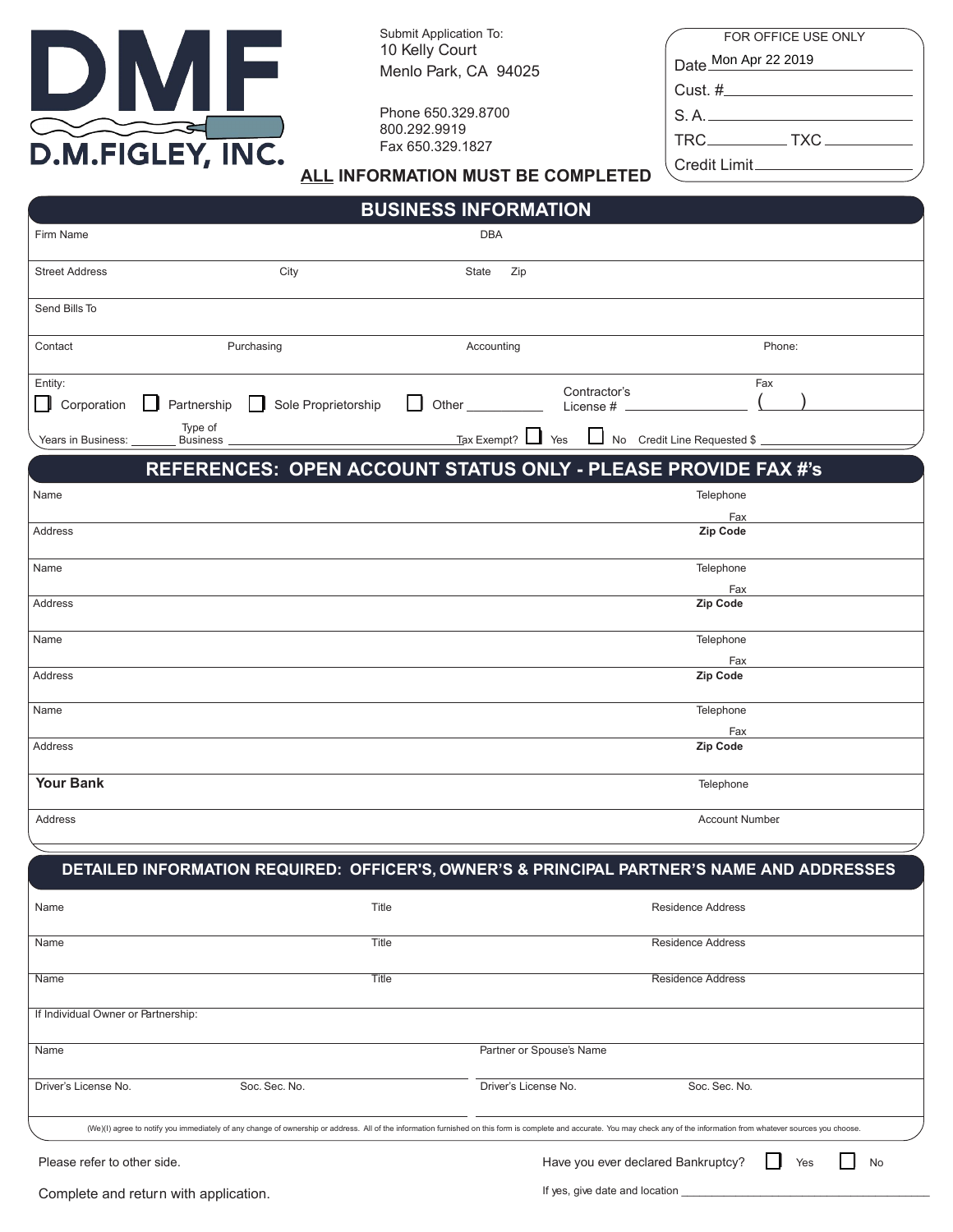#### **CREDIT SALES POLICY** Terms of Sale

1. Terms are Net 30 from date of invoice. If payment is not received by the 40th day, the account will be considered as having gone into past due situation.

- 2. Non-current accounts will be placed on a cash basis at our option unless arrangements have been made in advance of the sale for possible extended terms.
- 3. The customer expressly agrees to pay all costs of collection of accounts and in the event the services of an attorney are employed to enforce any obligations of the customer hereunder to pay in addition reasonable attorney's fees, (whether or not it is necessary to file an action in court) and, in the event an action is instituted, shall pay all court costs and reasonable attorney's fees.
- 5. It is expressly agreed that at the sole discretion of D.M. Figley Co., Inc., if this account is delinquent and is referred to a third Party or Parties for collection, all additional costs will be borne by the Signees.
- 6. D.M. Figley Co., Inc. reserves the right to choice of law and venue if the account goes into litigation for collection.
- 7. All order shortages must be reported within 48 hours of receipt of order to receive full credit.
- 8. 20% RESTOCKING CHARGE on all items returned.
- 9. \$50 minimum purchase.

**APPLICANT HEREBY ACKNOWLEDGES THAT HE/SHE HAS READ AND ACCEPTS THE TERMS AND CONDITIONS OF SALE AND GUARANTIES AS SET FORTH IN THIS APPLICATION.**

**WE/I PROMISE AND GUARANTEE TO PAY WITHIN TERMS AS SET FORTH BY D.M. FIGLEY CO., INC. AND ACKNOWLEDGE AND REALIZE THAT BY NOT FULFILLING OUR/MY COMMITMENT, WE/I RISK LOSING OPEN ACCOUNT STATUS.**

# Mon Apr 22 2019

**Date** 

Signature Title **Title** 

Signature Title **Title** 

#### *CONTINUING GUARANTEE*

I/We sign this credit application on behalf of the Applicant, and as an individual(s) agree to personally guarantee payment for all materials purchased and all other costs incurred, heretofore, and/or hereafter by the above Applicant, and waive all notices from D.M. Figley Co., Inc. and waive the right to require DM. Figley Co., Inc. to proceed against Applicant. I/We also agree that our personal liability hereunder shall not be deemed to be released or discharged by any extension of time, or by any other modification, substitution, settlement supplement or compromise granted to Applicant or by a change in the legal form or ownership of Applicant.

I/We certify that everything stated on this application and/or attachment is true and correct to the best of my/our knowledge. All goods invoiced to Applicant by D.M. Figley Co., Inc. shall be sold in reliance upon the information contained in, or attached to this Document. Notice of any change which would limit Applicant's or Guarantor's liability to D.M. Figley Co., Inc. must be given to D.M. Figley Co., Inc. in writing by certified return receipt requested mail, addressed to 10 Kelly Court, Menlo Park, CA 94025.

(Signatures must be as individuals -- not as company or corporate officials.) Please type or print. Name Signature Date Mon Apr 22 2019 Name Signature \_\_ Mon Apr 22 2019 Mon Apr 22 2019